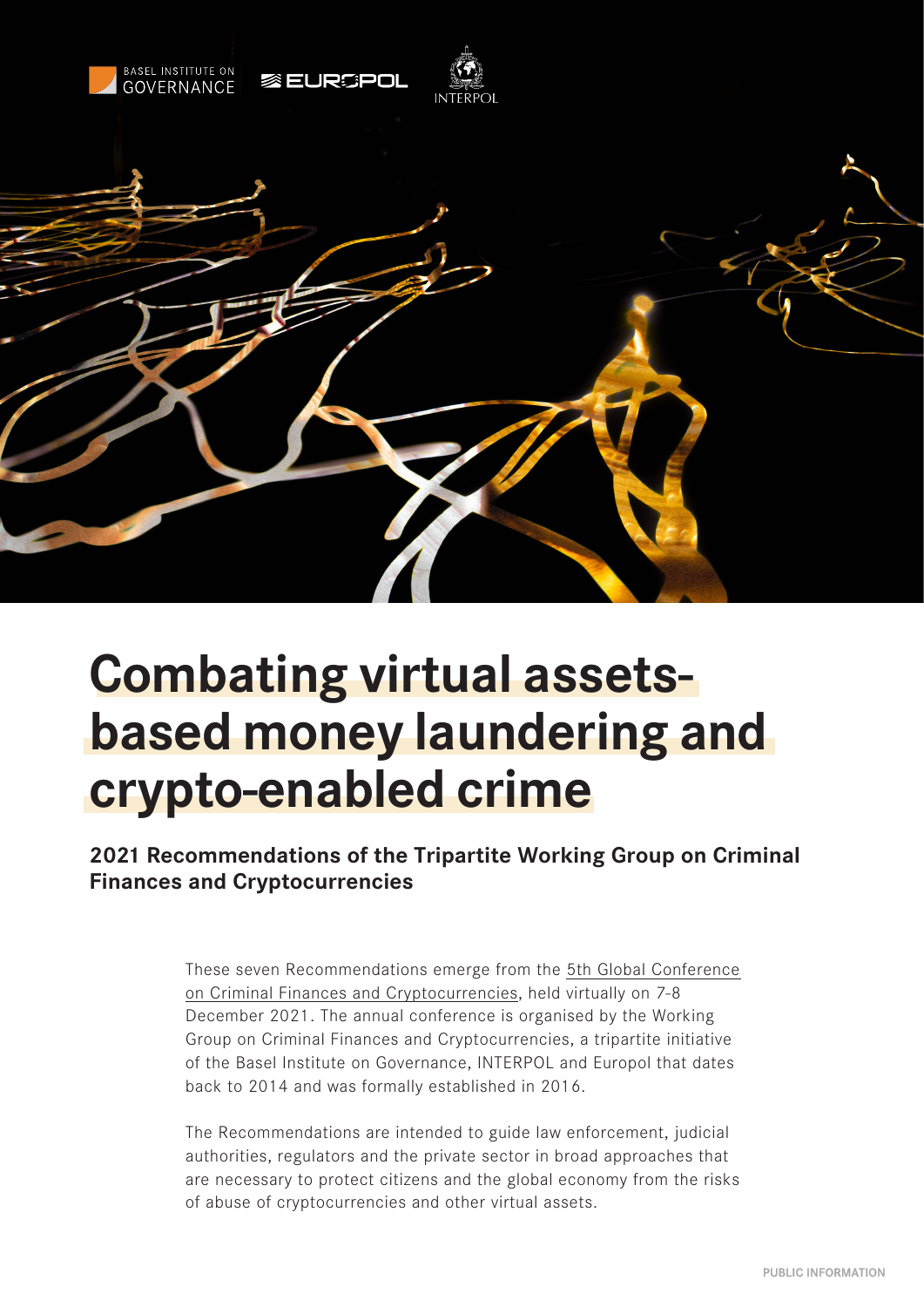# Introduction

# A fast-evolving sector: fresh opportunities, new threats

The rapid evolution of the virtual assets industry, including its possibilities to launder money and commit crimes in the cyber and physical worlds, demands a rapid response from government policymakers, regulatory bodies, judicial authorities, law enforcement and the private sector. There are two main reasons why this is important.

#### First, it is essential to combat new threats as they arise – or if possible, anticipate them.

A current example is Decentralised Finance (DeFi) services, an emerging area of concern for virtual assets-based money laundering due to their apparently decentralised, autonomous and anonymous nature.

Likewise, markets around non-fungible tokens (NFTs), gaming and the metaverse call for greater attention by law enforcement, regulators, the private sector and developers of cyber forensics tools and techniques.

#### Second, the nature of virtual assets and blockchain technologies opens up fresh opportunities to combat money laundering.

Organised crime groups and others that operate darknet marketplaces, launch ransomware attacks or carry out fraud schemes are increasingly using cryptocurrencies to make and receive payments and to launder their illicit funds.

This gives law enforcement an advantage, because cryptocurrency transactions are recorded permanently in a publicly accesible ledger – the blockchain. The information cannot be altered or falsified, unlike most monetary transactions in the physical world. Financial investigations can trace funds through the blockchain and gather evidence years after a crime has taken place. Also enshrined in the blockchain are errors made by criminals, which can help to reveal a suspect's identity or wider network.

# Recommendations

## 1. International cooperation

*Make existing channels of international cooperation stronger, faster and more proactive, to counter the lightning-fast and hyperglobal nature of virtual assets. This includes efforts to strengthen both formal and informal cooperation between law enforcement agencies*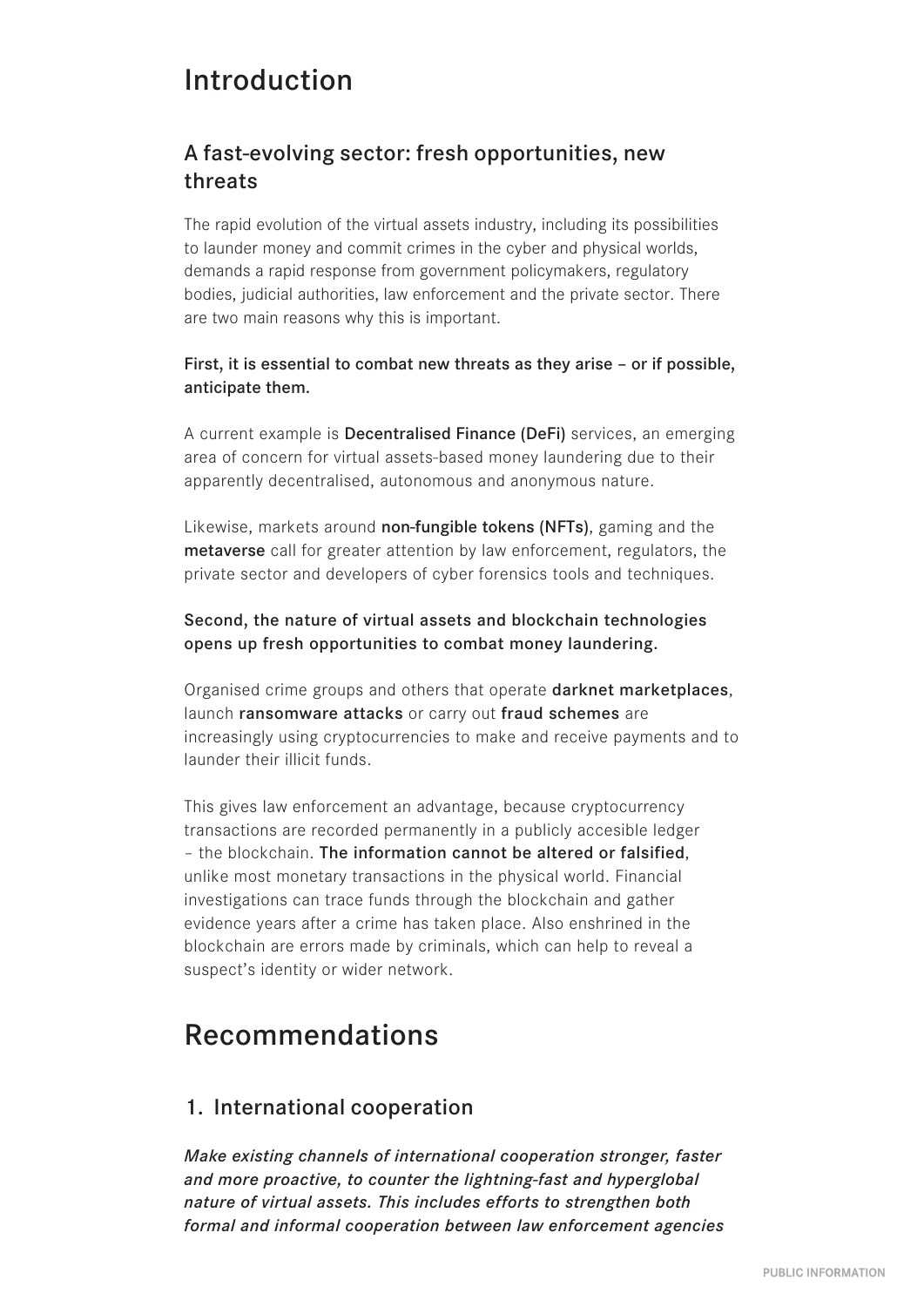#### *and judicial authorities, as well as between law enforcement and Virtual Asset Service Providers (VASPs) based in other jurisdictions.*

The virtual assets industry is hyperglobal, and criminals can operate crypto-enabled crime schemes or launder illicit funds on the other side of the world just as easily as they can at home. Transactions take place at lightning speed and are often irreversible.

Law enforcement agencies can and should maximise the use of existing channels of both informal and formal cooperation to exchange information that can help to identify, investigate and prosecute those using virtual assets for illicit purposes. This includes the global cooperation mechanisms provided by INTERPOL and Europol, such as the SIENA channel and the network of National Central Bureaus (NCBs), as well as bilateral and multilateral channels with VASPs based in different jurisdictions (see Recommendation 3). For example, in cases of serious and organised crimes, it should be standard practice to check names, telephone numbers and cryptocurrency addresses with Europol to crosscheck with other investigations.

Speeding up information exchange and the sending, receiving and actioning of judicial requests should be a priority, particularly where funds need to be frozen before they are dissipated or disappear. The hyper-speed nature of virtual assets means that all and any efforts in this area will result in significantly improved outcomes for investigations, prosecutions and asset recovery.

When resources (new techniques, best practices, new strategies) are developed that could be useful for all law enforcement authorities, these should be **shared widely** to prevent duplication of work and ensure a consistent and harmonised response.

International cooperation should extend to developing standards and best practices in tackling virtual assets-based money laundering, as well as sharing emerging modi operandi and investigative techniques. Conferences, workshops and knowledge-sharing sessions are key to this effort, as well as to building the trust and relationships that are foundational for effective international cooperation.

## 2. Virtual asset recovery

*Treat virtual assets like traditional assets – such as jewellery or artwork – to facilitate their freezing and confiscation. Easing the recovery of virtual assets helps not only to return stolen funds, but also to deter future crypto-enabled crimes and virtual assets-based money laundering.*

Cryptocurrencies and other virtual assets should be regarded like any other assets in terms of implementing tried-and-testing asset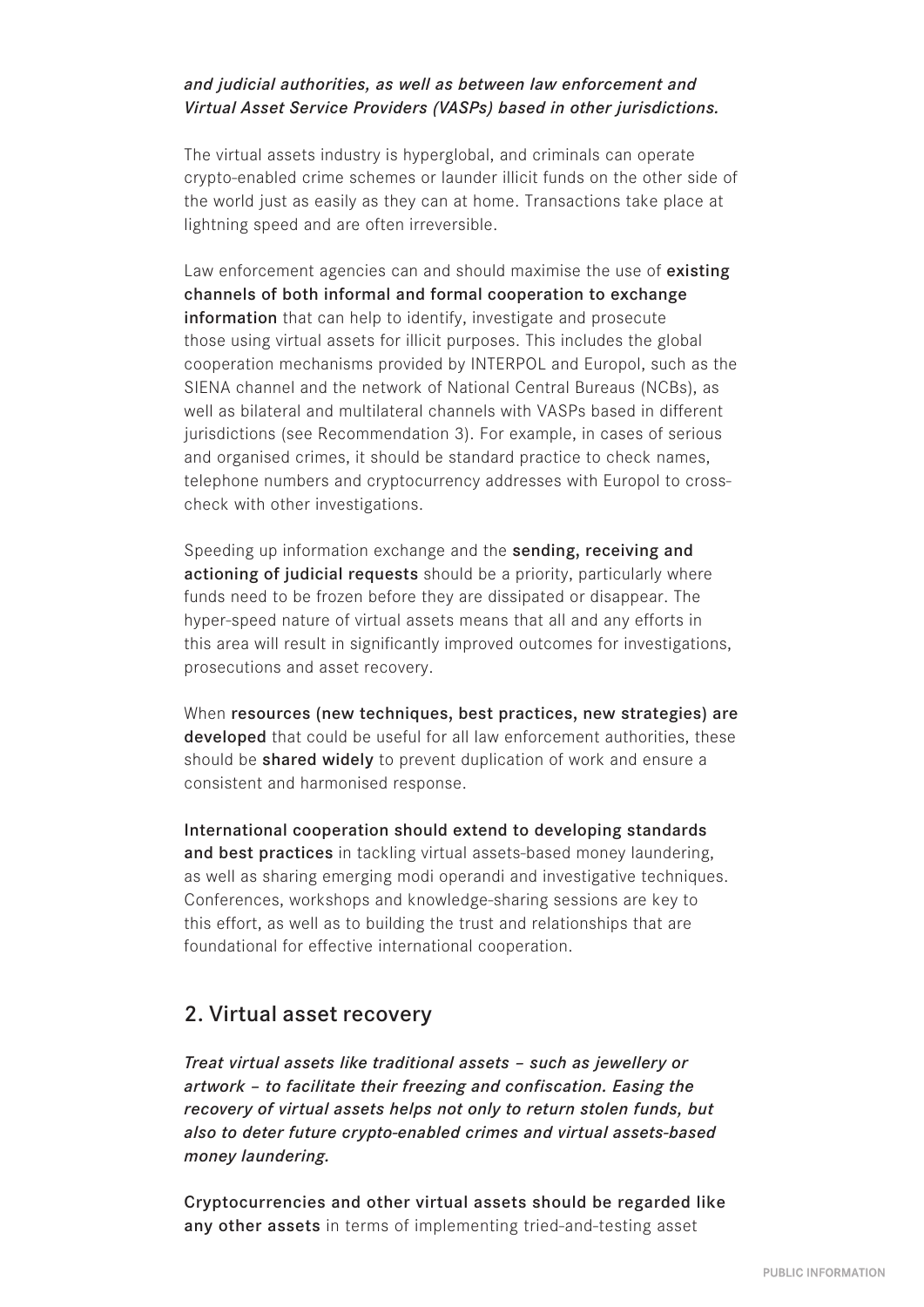recovery best practice. Recognised strategies such as pre-seizure planning and public-private collaboration have been pivotal in many jurisdictions. Approaching crypto like a complex asset has enabled agencies to recover significant amounts of crypto assets and convert them into fiat currencies through exchanges or auctions.

However, some jurisdictions have not yet taken this best practice on board in their laws and procedures. As a result, they miss opportunities to disrupt criminality, identify illicit financial flows and recover assets for the benefit of victims and wider society.

As the quantity of illicit assets held in the form of cryptocurrencies grows, this failure to implement international best practice will be an increasing obstacle to countries' efforts to fight financial crime.

This is because asset recovery is not only about returning criminal proceeds to victims and governments, but about preventing and deterring corruption, organised crime and other illicit activity. Recovering illicit assets raises the risk and cost of crime, reduces the potential reward and helps ensure that crime does not pay.

All stakeholders should actively engage in **developing and applying** emerging international best practices in virtual asset recovery. This includes sharing knowledge on ways to freeze and seize virtual assets, to manage them effectively in order to retain their value while criminal proceedings are underway, to overcome issues of volatility, and to convert them into fiat currency following the confiscation order. A good example of this is the subgroup on virtual currencies within the Asset Recovery Office (ARO) platform hosted by the European Commission, in which Europol and EU AROs participate.

#### 3. Public-private cooperation

*Establish trust and effective mechanisms for public-private cooperation to address virtual assets-based money laundering, especially between law enforcement and VASPs. Cooperation can be bilateral, multilateral or through public-private partnerships, and should cover both operational and strategic information sharing.* 

Combating virtual assets-based money laundering is a major ongoing challenge and requires all stakeholders to pool their expertise, information and resources.

Cryptocurrency exchanges and other VASPs – like all financial institutions – have information and technical capabilities that can support law enforcement investigations and asset recovery, including tools for data analysis and live monitoring. They also have the ability to blacklist users, lock accounts and contact suspects to refund stolen funds. Close cooperation, including via joint investigations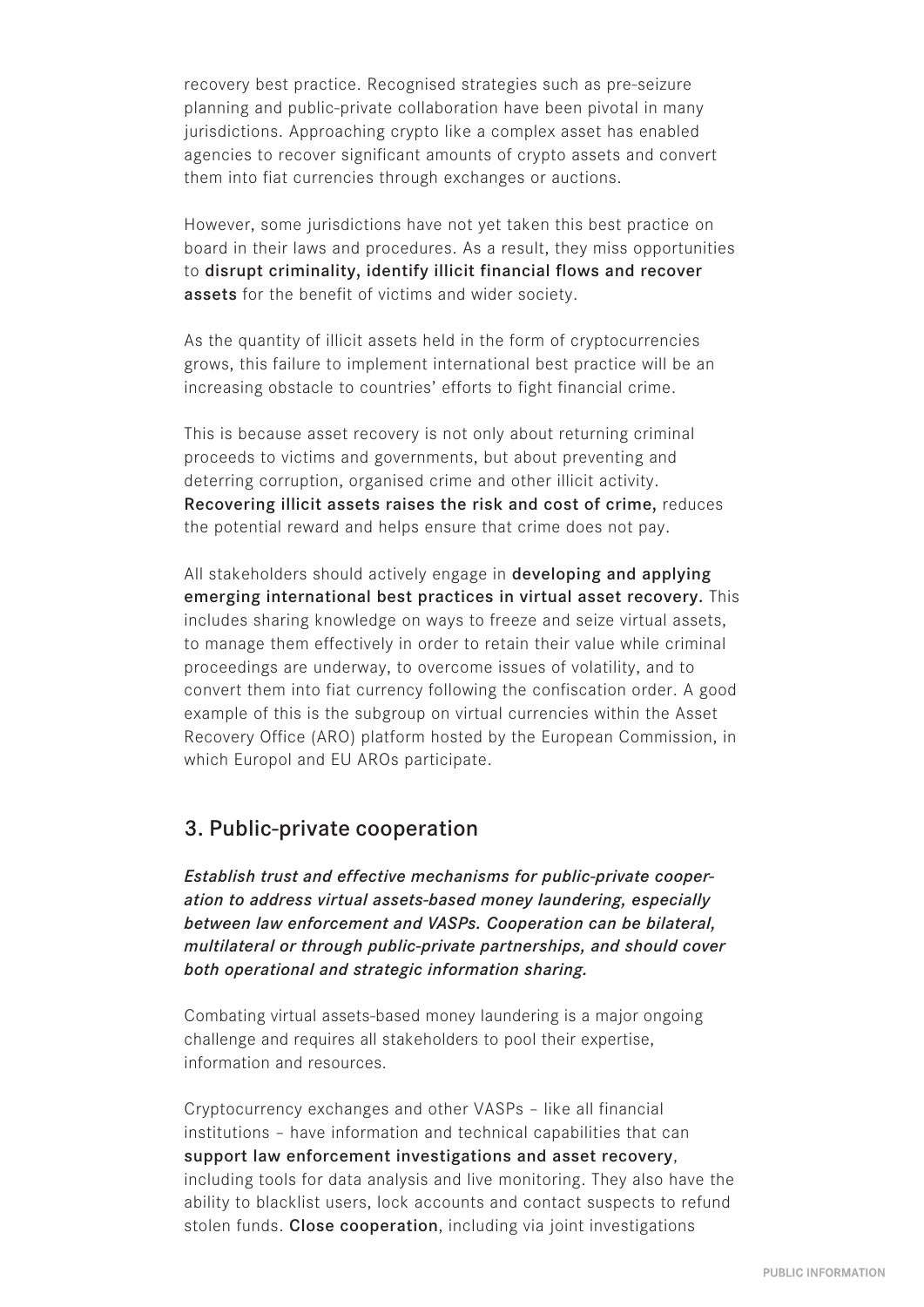where appropriate, can help law enforcement agencies to do more with fewer in-house resources.

Speed is another benefit of public-private cooperation. For example, transaction monitoring tools developed by exchanges can help them to identify transactions potentially linked to illegal activity. Leads can then be referred to the law enforcement agency, which can quickly send and receive the relevant information through formal legal channels. Custom follow-up is also possible in this scenario, instead of automated blocking or off-boarding by the exchange acting alone. In the case of high-priority incidents, exchanges can take immediate action.

Information-sharing at the strategic level – for example about hacking attempts, fraudulent activity, money laundering modi operandi, devices used, newly discovered trends, suspects and victims – can help exchanges and other VASPs to improve their defences and detection algorithms. This in turn means that law enforcement can better focus their investigations and contributes to prevention, awareness and capacity building on both sides. Collaboration on capacity building can also help specialist law enforcement units to stay at the cutting edge of developments in the virtual assets industry.

Both operational and strategic information sharing are facilitated where VASPs have dedicated departments for cooperating with law enforcement and other government bodies, including internationally. Contact details for such departments should be made available to all law enforcement authorities to facilitate subpoenas and requests from investigators to VASPs.

Law enforcement agencies need to be *proactive about directly approaching VASPs* and building mechanisms for cooperation and information sharing. Europol and INTERPOL can support these efforts by facilitating initial contacts. Stakeholders can also consider using existing public-private partnerships as a platform for exchanging information and building trust, such as the Europol Financial Intelligence Public Private Partnership (EFIPPP).

# 4. Harmonised regulation and its effective implementation

*Ensure smart, harmonised regulation that draws on wide-ranging expertise and looks ahead to future challenges. It is essential that all national authorities implement international regulations effectively, to prevent money laundering activity simply moving to jurisdictions with weak and poorly enforced regulations.* 

Regulation of virtual assets is challenging because they do not easily fall into traditional categories of AML regulation such as e-money, securities or financial instruments. The nature of cryptocurrencies makes it difficult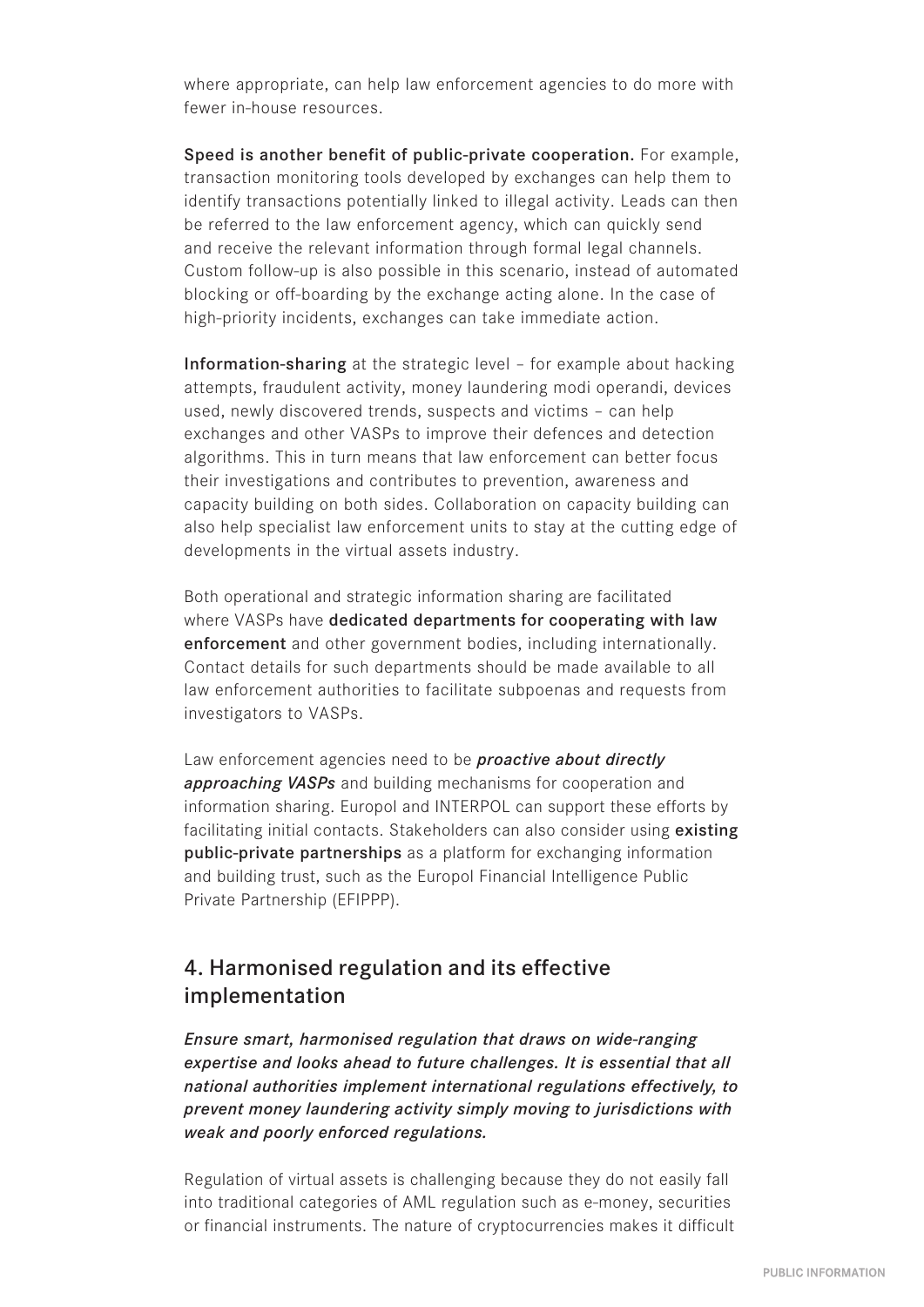to impose regulatory requirements on the asset itself. This makes crypto assets highly vulnerable to use for illicit purposes and money laundering.

There is a strong need for specific regulations in order to set the parameters for market participants and establish a framework for investigators to approach bad actors in the system. Standards need to be harmonised internationally, to prevent criminals from engaging in regulatory arbitrage – simply moving their operations to jurisdictions with weak and poorly enforced regulations on virtual assets-based money laundering.

All distributed ledger technology (DLT)-based services that have elements of centralisation should be subject to anti-money laundering and counter financing of terrorism (AML/CFT) regulations like any other reporting entities. Given the cross-border nature of crypto assets and increased use of privacy mechanisms to conceal the source of funds or wealth, VASPs will be expected to apply a risk-based approach in evaluating the appropriate due diligence for each customer, product, transaction and asset type. Additional effort may be required to bring DeFi platforms under supervisory control, relying on the presence of centralised features such as the ability of a natural person or legal entity to modify smart contract features over time.

Recent regulatory developments address some of the risks associated with the use of cryptocurrencies. However, competent authorities still need to speed up implementation of international standards, especially of the so-called travel rule, and address consumer protection and other regulatory risks.

A forward-looking approach is also needed to address challenges around the corner, such as arising from NFTs, the metaverse and the gaming industry. Competent authorities should closely monitor developments in this area, and consult widely with industry and law enforcement stakeholders to more fully understand the impacts of certain policies, which may be different to those one might expect in traditional financial markets.

## 5. Investigative techniques and technologies

#### *Rapidly develop, adapt and evolve investigative technologies and techniques to keep up with the criminals. In this effort, it is helpful to leverage the innovation capacity of the private sector.*

As a broad modus operandi, virtual assets-based money laundering is evolving fast. Law enforcement should recognise the potential for money laundering through new forms of cryptocurrencies and other virtual assets, such as NFTs, and develop procedures to address such use.

Traditional investigative techniques such as undercover investigations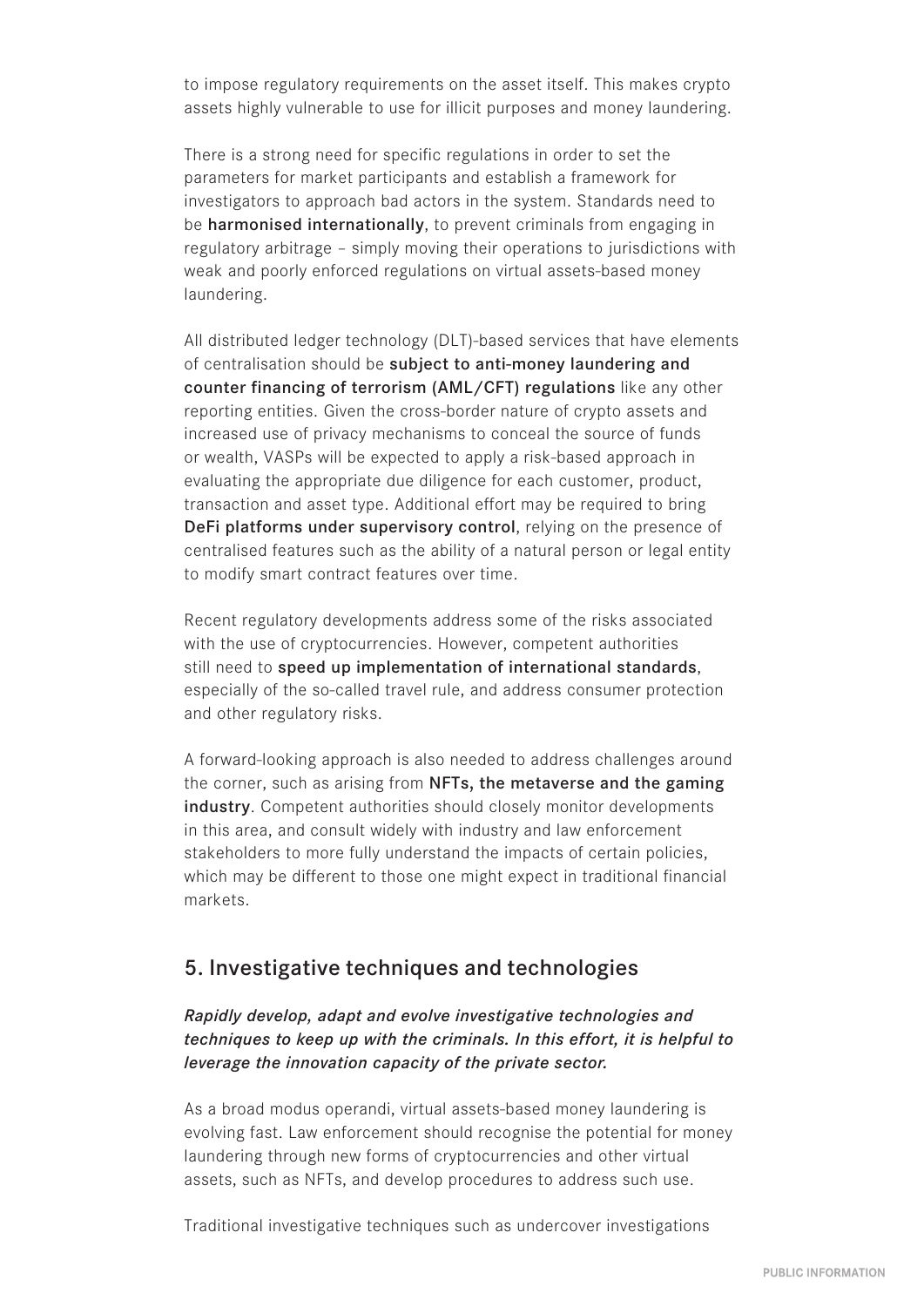and controlled delivery need to be adapted to the current scenario. Crypto tracing and other techniques such as tactical surveillance and analysis of transaction and tax information (financial investigation) should also be applied.

The **private sector** can be a powerful partner to law enforcement in developing and using new technologies for tracing funds held in cryptocurrencies. For example, blockchain analytics firms are responding to the challenges of tracing funds exchanged on decentralised platforms by innovating fast: new screening tools for technologies such as oracles, liquidity pools and smart contracts are already being developed.

VASPs also hold information that can help to develop new investigative techniques to address emerging technologies in the crypto sphere. Training and joint workshops or conferences can help to transfer this vital knowledge. Examples are those organised by the EFIPPP, the Europol Platform for Experts (EPE) and the Tripartite Working Group on Criminal Finances and Cryptocurrencies, as well as Europol's Virtual Currency Conference.

It is not only law enforcement that needs to adapt investigative techniques; judicial authorities also need to develop new strategies to address virtual assets-based money laundering.

# 6. Capacity building

*Invest massively in capacity building, especially for those in law enforcement and the private sector in a position to detect virtual assets-based money laundering. Building capacity is not only about training existing staff, but about changing hiring practices to attract those already skilled in the cyber sphere.*

The virtual assets industry is expanding and evolving at an incredible rate. Capacity building should be widespread, with a particular focus on:

- Strengthening the capabilities of specialised law enforcement units to address crypto-related threats. These units are well placed to transfer skills within their own agencies (see next point) through in-house capacity building and awareness-raising.
- Accelerating the training of "front-line" staff in a position to detect crypto-enabled crimes. In law enforcement, this means first responders and those involved in investigating serious organised crime, corruption and other financial crimes. In the private sector, AML compliance professionals in particular need to quickly upskill. Early detection aids investigation and the timely freezing of suspect funds before they can be dissipated or hidden.
- Ensuring judicial authorities have the required knowledge and